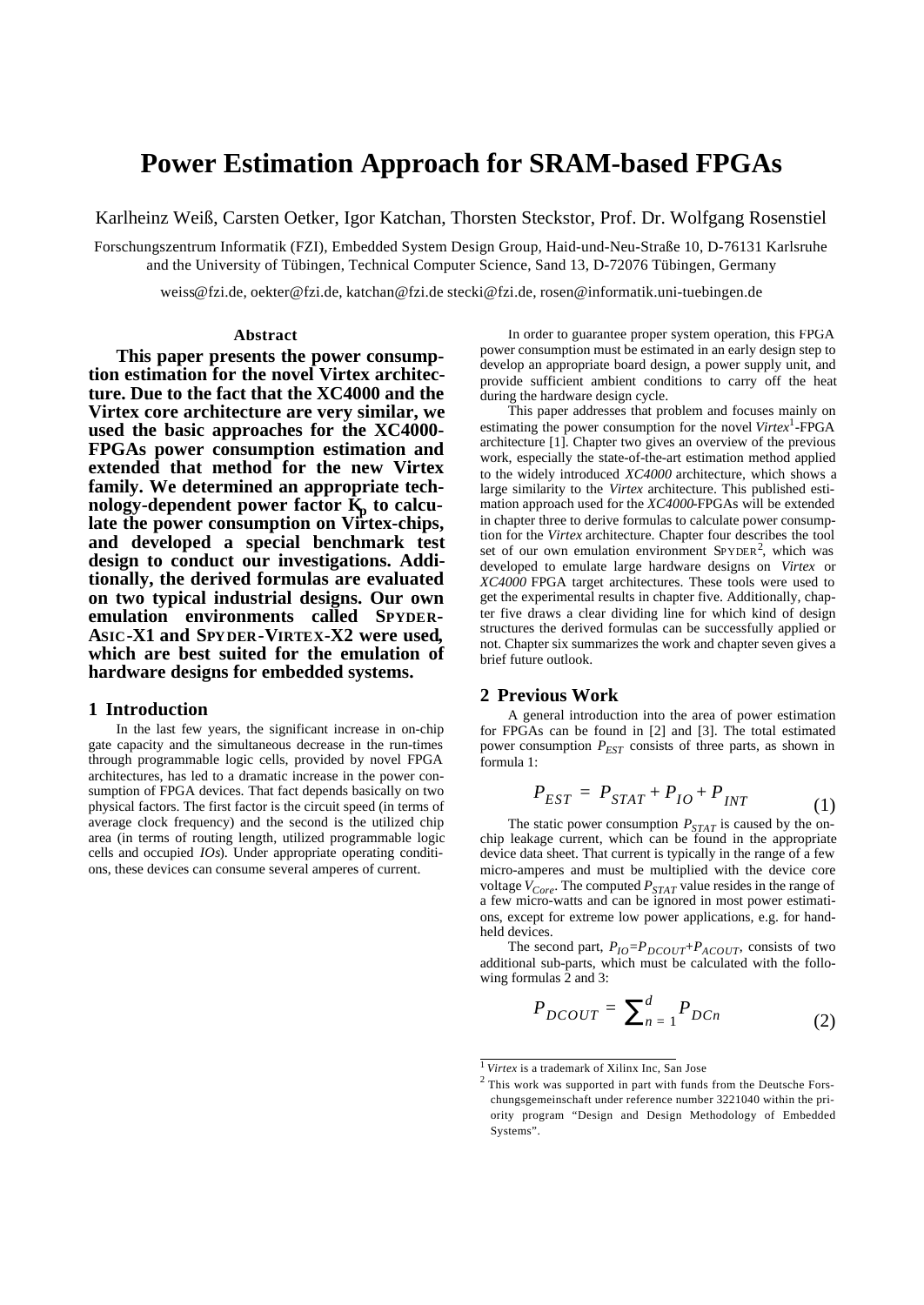$$
P_{ACOUT} = \sum_{n=1}^{a} C_n \cdot V_n \cdot f_n \cdot V_{CCIO}
$$
 (3)

Where:  $d =$  number of DC outputs

 $P_{DCn}$  = DC output power of output *n a* = number of AC outputs

*Cn* = capacitive load on output *n*  $V_n$  = voltage swing of output *n* 

 $f_n$  = switching frequency of output *n* 

The  $P_{DCOUT}$  value depends on the number of steady-state outputs. The  $P_{DCn}$  values can be found in the appropriate device data sheet. The *PACOUT* value depends on the capacitive loads and the switching frequency. The  $C_n$  and  $V_n$  value can also be found in the data sheet, but the  $f_n$  must be extracted from the application running on the FPGA and depends on the average ratio of toggling output pins. A detailed description for compu- $\int f_n$  and  $P_{ACOUT}$  can be found in [2].

For FPGAs with a small on-chip gate count and many *IOs*, the  $P_{IO}$  plays the major role in total power consumption. In this paper, we work with the novel *Virtex* chips, which provide a significant increase in on-chip gates and clock speed. That means the third part *PINT* increases and plays the major role in the estimation of power consumption. This will be gone into in more detail in chapter 2.1.

#### **2.1 Internal Power Estimation for** *XC4000*

The internal power consumption is caused by the charging and discharging of the capacitance on each internal node that is switched. As described in [4], the internal power consumption  $P_{INT}$  can be computed with the following formula, which also plays an important role in our approach described in chapter 3:

$$
P_{INT} = V_{Core} \cdot K_p \cdot f_{Max} \cdot N_{LC} \cdot Tog_{LC} \tag{4}
$$

Where:  $V_{Core} = \text{core Voltage}$ 

 $K_p$  = technology dependent constant  $f_{max}$  = maximum clock speed  $N_{LC}$  = number of logic cells used  $Tog<sub>LC</sub>$  = average of logic cells toggling at each clock cycle

| device family   | $K_p$ power factor (x 10 <sup>-12</sup> ) | Core  |
|-----------------|-------------------------------------------|-------|
| <b>XC4000E</b>  | 72                                        | 5.0 V |
| <b>XC4000EX</b> | 47                                        | 5.0 V |
| XC4000XL        | 28                                        | 3.3 V |
| XC4000XLA       | 17                                        | 3.3 V |
| <b>XC4000XV</b> | $\mathbf{z}$                              | 2.5 V |

**Table 1.** Technology power factors for the *XC4000* family

As shown in table 1, the power factors published by Xilinx for the *XC4000* devices decreases from  $72x10^{-12}$  to  $13x10^{-12}$ mainly due to the fact that the chip technology decreases to the deep sub-micron range, which forces also the core voltages to decrease from 5 V to 2.5 V. The *NLC* value describes the used logic cells in the design. Typically, the designer gets only the value of used *CLBs* ( $n_{CLB}$ ) from the design software tool. Therefore, the relationship between *NLC* and *XC4000-CLBs* is given as  $N_{LC} = 2.375 x n_{CLB}$ .

The *TogLC*-value must also be discussed. This value describes the average number of logic cell nodes toggling at each clock cycle. In [4], some recommended average values are published (e.g. 20% in most designs, 12.5% for 16-bit counters). Additionally, as mentioned in [3] and [4], a detailed knowledge about the internal design behavior related to the average toggling rate can only be reached through performing simulation, which is limited by the percentage of real-time stimulus that can be applied, especially for very large designs.

#### **3 Estimating Power Consumption for** *Virtex*

If we take a look at the internal *CLB* structure (*XC4000*) and *Slices* structure (*Virtex)*, we can find a significant structural similarity. Thus it makes sense to extend the approach used to estimate internal power consumption for *XC4000-*chips to the new *Virtex*-FPGAs.

We used the formula given in equation 4 for calculation of the internal power for *Virtex* chips. The first problem is to determine an appropriate technology power factor *KP(Virtex)* as shown in the following formula, which has not been previously published:

$$
K_{P(Virtex)} = \frac{P_{INT(measured)}}{V_{Core} \cdot f_{Max} \cdot N_{LC} \cdot Tog_{LC}}
$$
 (5)

In order to compute  $K_{P(Virtextrm{text}})$ , we used a special benchmark design. This design operates on a *Virtex* chip provided by our own emulation platform called SPYDER-VIRTEX-X2, which will be introduced in the next chapter. This tool enables us to separately measure the *Virtex* core current  $(I<sub>Core</sub>)$  and *IO* current  $(I_{IO})$ .

If using a *Virtex* FPGA, the core voltage *VCore*=2,5V must be applied, and *fMax* is indicated in the appropriate report file provided by the design software tool. Additionally, in another report file, the designer can get the used *Slices* (*nSlice* ) on the *Virtex* chip. Based on the *Virtex* data sheet in [1], the relationship between the number of used logic cells  $N_{LC}$  and the *Slices* can be determined as:  $N_{LC}$  = 2.25 x  $n_{Slice}$ .



**Figure 1.** Structure of the benchmark test design

The last important value in equation 5 is the average toggling ratio *TogLC* at each clock cycle. As mentioned above, this value greatly depends on the investigated design and can only be exactly determined by performing a detailed simulation.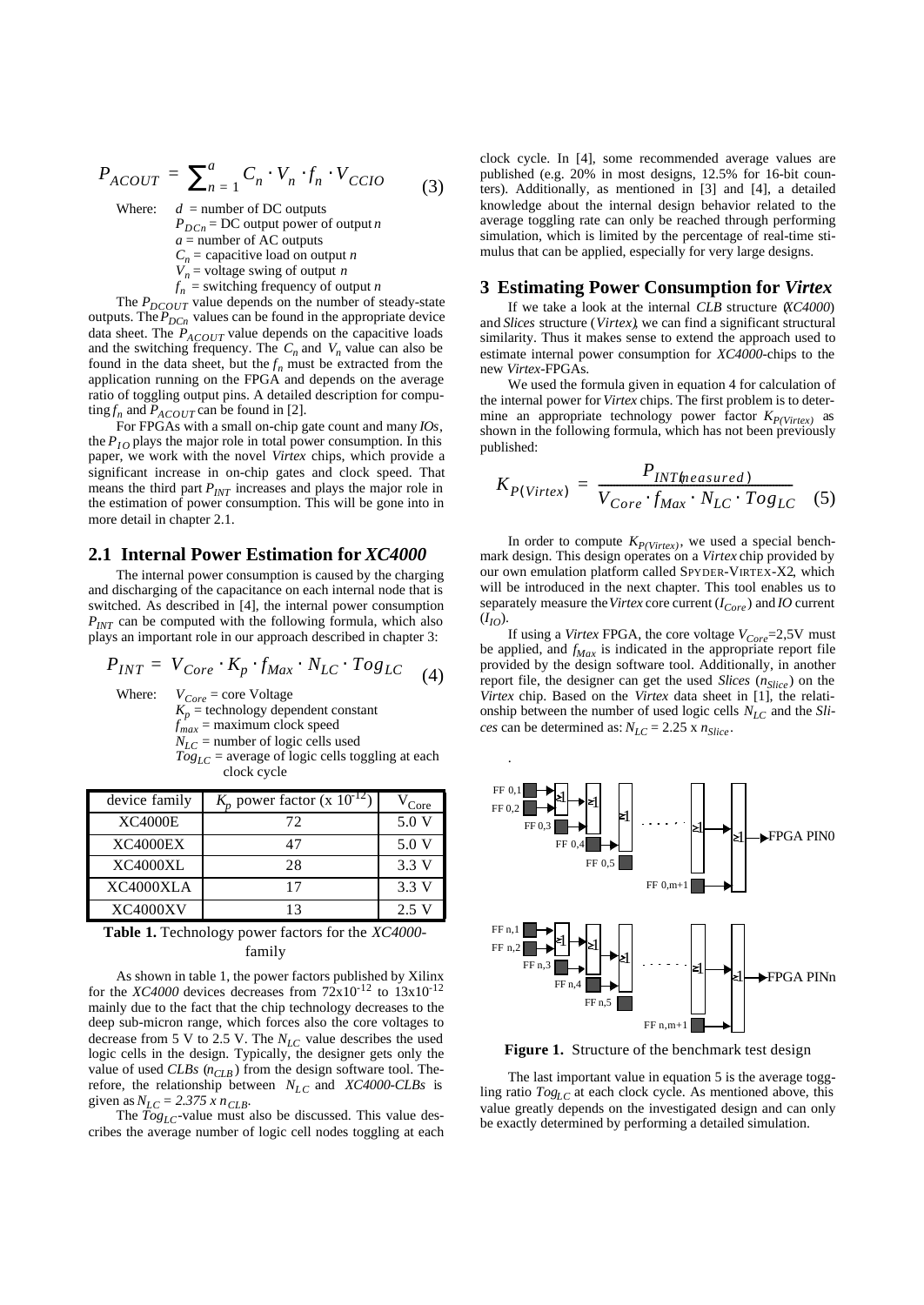In order to avoid such a simulation step, we used a special benchmark test design, whose basic idea is to implement as many *Flip-Flops* (*FF*) as possible in combination with a reasonable amount of random logic in order to get a high chip utilization. The random logic will be generated through a disjunction of all internal generated *FF-*nodes. The result is one signal, which will be connected to a dedicated output pin. The structure of this design is depicted in figure 1, followed by the appropriate *VHDL* code in figure 2. This method forces the synthesis tool to implement all *FF* without deleting the *FF-*nodes during optimization steps. Additionally, each *FF* will be switched in each clock cycle in order to get as many changing *FF*nodes as possible to force a worst case scenario on the chip. A side effect using this approach is the easy determination of *TogLC*, which can be directly set to 100% without simulation.

## **OR\_TEMP: PROCESS(FlipFlops, TEMP)**

**BEGIN**

**FOR J IN 0 TO (MAX\_IO-1) LOOP**

**TEMP(J)(1)<=FlipFlops(J\*MAX\_OR)OR FlipFlops(J\*MAX\_OR+1); FOR I IN 2 TO (MAX\_OR-1) LOOP**

 **TEMP(J)(I) <= TEMP(J)(I-1) OR FlipFlops(J\*MAX\_OR+I);**

 **END LOOP;**

 **END LOOP;**

**END PROCESS;**

**Figure 2.** *VHDL* code of the benchmark design

After reset, all *FF* will be cleared to zero. During operation, all *FF* toggle between one and zero simultaneously in each clock cycle. Due to the fact, that all FF-nodes have the same value at a certain point in time, all inputs to the OR-gates carrys the same value. That means the intermediate values between the OR-gates simultaneously toggles also in each clock cycle, which forces additionally maximum activity in the random logic and on the routing lines as well.

The *VHDL* code consists of two nested loops. The first loop is controlled through the loop value MAX\_IO, which defines the number of toggling IO-pins for different *IO-*current measurements.

The second value MAX OR controls the inner loop, which can be used to change the number of *FF* and the number of sequential OR-stages. With this parameter, the chip utilization can be scaled for different core current measurements. This benchmark test design was used for a couple of experiments conducted on the SPYDER-System, which will be introduced in the next chapter. In chapter five, the experimental results based on this benchmark test design will be further described.

#### **4 Emulation Environment SPYDER**

The basic idea of the SPYDER-System is to get a detailed view into the internal system behavior of complex embedded systems based on real-time emulation. Currently, the SPYDER-System consists of a tool set of four compatible platforms. SPY-DER-CORE-P1/PPC403 is an emulation environment based on the embedded PowerPC PPC403, which is closely connected to different FPGAs to emulate typical embedded target systems in the area of industrial automation, automotive and telecommunication. In the past, the tools were used in different research projects published in [5] [6] [7]. The next generation is currently under development and is called SPYDER-CORE-P2/SH3. It is based on the novel compatible Hitachi embedded controllers

#### *7709A* and *7729-DSP*.

The SPYDER-ASIC-X1 is a low cost evaluation platform for *XC4000-*based FPGA designs. That platform will be further described in chapter 4.2.

Additionally, a high-end platform for the emulation of large FPGA-designs, e.g. IP-Cores, under real-time conditions, was developed. It is the fourth tool of the SPYDER-System and is called SPYDER-VIRTEX-X2, which will be used for the experimental work described in this paper. For more information about the SPYDER-System, visit the web page at http:// www.fzi.de/sim/spyder.html.

#### **4.1 Emulation Platform SPYDER-VIRTEX-X2**

The basic component is a *Virtex* FPGA with the package type BG432. Therefore, FPGA chips in the range from *XCV300* up to *XCV800* can be implemented. The architecture of SPY-DER-VIRTEX-X2 is depicted in figure 3.

The *Virtex* FPGA is closely coupled via a dedicated PCI-Interface-chip (*PLX9080*) to a development PC. This feature enables both the easy download of bit images into the *Virtex* chip and communication between the PC and the application operating in the *Virtex* FPGA via the PCI-bus, which provides a high performance bandwidth. The communication is a means to evaluate a running application, e.g. a dedicated IP-Core, before its integration into an embedded system. Using the PC with its entire periphery (e.g. display, hard disk, keyboard) instead of a specialized microcontroller makes that evaluation process much easier.



**Figure 3.** Architecture of SPYDER-VIRTEX-X2

Two powerful extension headers make it possible to connect the *Virtex* FPGA with further application- specific hardware units, e.g. a microcontroller and its core environment, to assemble a complete embedded system architecture for emulation purposes. These ports are compatible via a backplane with the other tools of the SPYDER-System mentioned above, which provides different microcontroller types.

A further significant feature is the ability to connect all onboard signals via up to nine high density connectors to a logic analyzer. These connectors provide a powerful support during the debugging process.

A power supply unit provides the *Virtex* FPGA with the necessary voltages:  $V_{Core} = 2.5V$  with a current of up to 10 A and  $V_{IO}$  with a current of up to 4 A. Two current measurement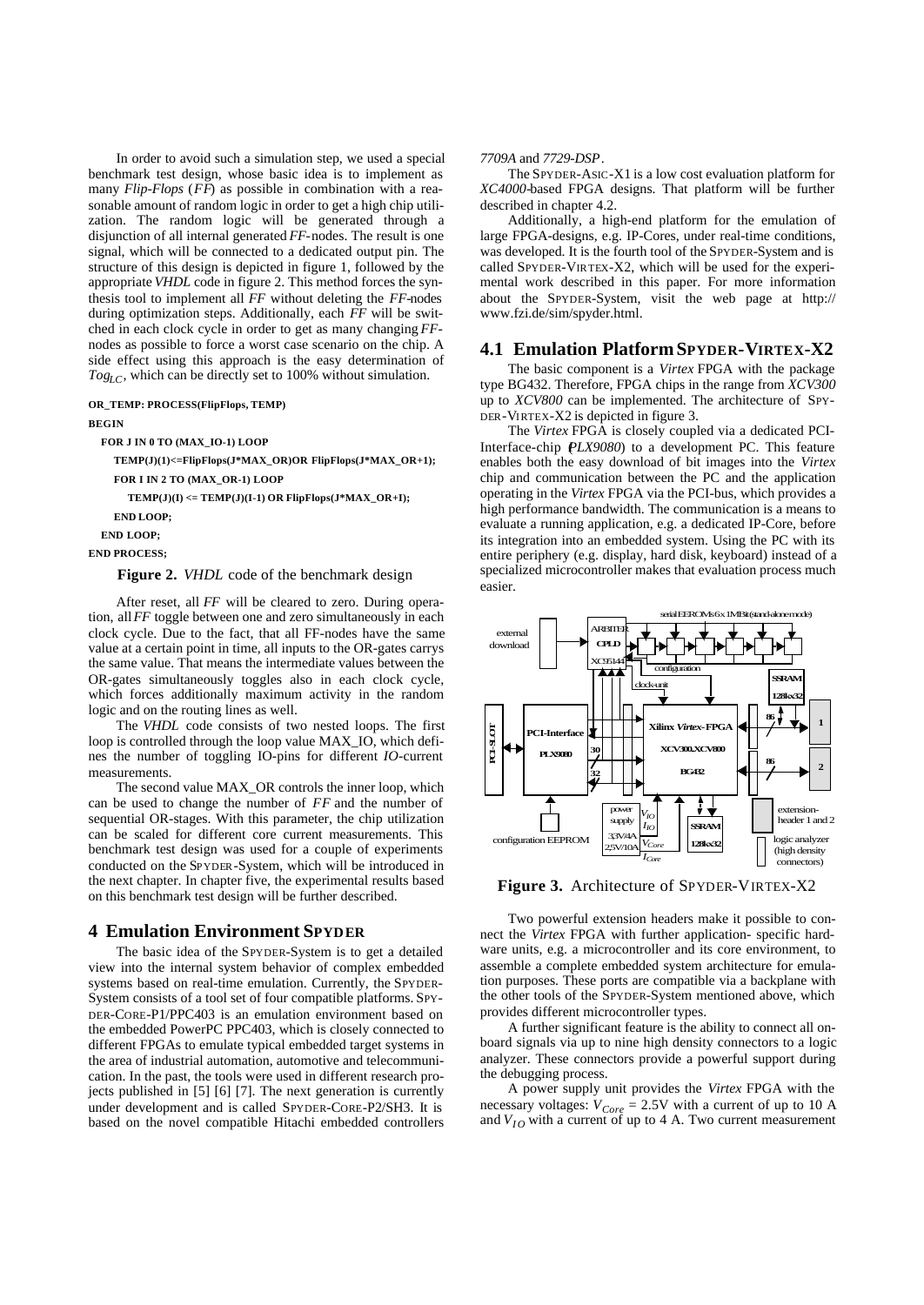instruments can be connected inside the different current path systems for  $I_{Core}$  and  $I_{IO}$  to measure the power consumption. This feature was used for the experiments described in chapter 5.

An arbiter controls the local side of the PCI-bus between PLX9080 and three different download modes, which can be summarized as follows:

- download via PCI-bus, set *Virtex* in slave mode
- download via external master, e.g. a microcontroller-unit, set *Virtex* in slave mode
- download via serial EEPROMs, set *Virtex* in master mode, used for stand-alone mode

Additionally, two on board 128kx32 SSRAM-devices enable the emulation of applications, which need a large extension memory for, e.g. graphic or large filter applications

For more information, refer to the corresponding user manual and data sheet in [8].

#### **4.2 Emulation Platform SPYDER-ASIC-X1**

This tool is a low cost platform based on the *XC4000* architecture. The implemented package type enables applications on different *XC4000*-FPGAs in the range from *XC4010* up to *XC4085* chips. Different on board voltages provide the power supply for the E, EX, XL and XLA technologies of the *XC4000* family.

The basic idea and the features of this tool are similar to the high-end version of SPYDER-VIRTEX-X2, except for the limitation in bandwidth to the PC via the AT-ISA-Bus and a smaller gate capacity of the used *XC4000-*FPGAs. The appropriate architecture is shown in figure 4.



**Figure 4.** Architecture of SPYDER-ASIC-X1

This platform was also used for the power consumption experiments, which will be described in the next chapter. For more detailed information about SPYDER-ASIC-X1, refer to the corresponding user manual and data sheet in [9].

#### **5 Experimental Results**

After the introduction of the SPYDER tool set, which was developed by us, we will give the experimental results.

First, we performed some measurements to determine the mentioned *K<sup>P</sup>* technology power factor for *Virtex* as introduced in chapter three. Then we evaluated the formulas 1, 2 and 3 on *Virtex* chips based on our benchmark test design, which is also described in chapter three. Additionally, we compared our results with the *Virtex Power Estimator*" tool provided by Xilinx via the internet (see web page: http://www.xilinx.com/ support/techsup/powerest/) and the description in [10].

We used a SPYDER-VIRTEX-X2 board with a XCV300BG432 device to determine the  $K_{p(Vinter)}$  technology

power factor. We applied the benchmark test design depicted in figures 1 and 2 to utilize the *Slices* of the *Virtex* chip with 4%, 43% and 97%, as shown in table 2.

| util.     | 4%                         | Slice                  | 43%                                 | Slice                    | 97%                                 | Slice                  |
|-----------|----------------------------|------------------------|-------------------------------------|--------------------------|-------------------------------------|------------------------|
| $f_{Max}$ | $P_{INT}$<br>mea-<br>sured | com-<br>puted<br>$K_P$ | $P_{\text{INT}}$<br>(meã-<br>sured) | com-<br>puted<br>$K_{P}$ | $P_{\text{INT}}$<br>(meã-<br>sured) | com-<br>puted<br>$K_P$ |
| MHz       | W                          | $10^{-12}$             | W                                   | $10^{-12}$               | W                                   | $10^{-12}$             |
| 10        | 0,050                      | 6,584                  | 0,320                               | 4,214                    | 0,678                               | 4,021                  |
| 20        | 0,090                      | 5,926                  | 0,620                               | 4,082                    | 1,258                               | 3,727                  |
| 30        | 0,135                      | 5,926                  | 0,930                               | 4,082                    | 1,975                               | 4,335                  |
| 40        | 0,175                      | 5,761                  | 1,230                               | 4,049                    | 2,378                               | 3,523                  |
| 50        | 0,218                      | 5,741                  | 1,518                               | 3,998                    | 3,180                               | 3,769                  |
| 66        | 0,280                      | 5,586                  | 1,953                               | 3,897                    | 4,013                               | 3,603                  |

**Table 2.** Measured Core Power and computed  $K_p$ 

In the case of using a *XCV300* chip, 4% utilization equals 135 *Slices*, 43% equals 1350 *Slices* and 97% equals 3000 *Slices*. If we insert the measured  $P_{INT}$  (see table 2),  $\dot{V}_{Core} = 2.5V$ ,  $f_{Max}$ according to table 2,  $N_{LC}$ =2.25 x  $n_{Slices}$  and  $Tog_{LC}$ =1 into equation 5, we can compute the appropriate  $K_p$  factors, which are also depicted in table 2. Additionally, we can compute an average technology power factor as follows:

$$
K_{P(average)} = \frac{1}{n} \cdot \sum_{n} K_{p=4,6 \times 10^{-12} \cdot As} \quad (6)
$$

The  $K_p$  values for the *XC4000* family in table 1 shows a decreasing  $K_p$  factor from 72 x  $10^{12}$  down to 13 x  $10^{-12}$ , because of the improved chip technology from the *XC4000E* chips to the *XC4000XV* chips. Now, the *Virtex* chips show an additional technology power factor dip from 13 x 10<sup>-12</sup> to 4.6 x  $10^{-12}$ , which reflects the further technology improvement between the *XC4000XV* and the *Virtex* FPGAs.

To determine the *IO* power consumption, we used our benchmark test design to toggle the outputs. Each output has a capacitive load of 10pF and the output voltage of all outputs were set to  $V_{IO} = 3.3$  V. As shown in table 3, under the worst case conditions (if all *IO* toggle in each clock cycle at 66 MHz), up to 3.277 W can be consumed through the *IO*-buffers.

| $f_{\text{togIO}}$ | 10 IO<br>$P_{IO}$ | 50 IO<br>$P_{IO}$ | 100 IO<br>$P_{IO}$ | $200$ IO<br>$P_{IO}$ | 300 IO<br>$P_{IO}$ |
|--------------------|-------------------|-------------------|--------------------|----------------------|--------------------|
| MHz                | W                 | W                 | W                  | W                    | W                  |
| 10                 | 0.018             | 0.090             | 0.172              | 0.353                | 0.554              |
| 20                 | 0.036             | 0.177             | 0.343              | 0.685                | 1.082              |
| 30                 | 0.054             | 0.262             | 0.508              | 1.011                | 1.620              |
| 40                 | 0.074             | 0.356             | 0.677              | 1.335                | 2.122              |
| 50                 | 0.093             | 0.446             | 0.858              | 1.656                | 2.624              |
| 66                 | 0.1195            | 0.578             | 1.069              | 2.250                | 3.277              |

**Table 3.** Measured *IO* power consumption ( $V_{IO} = 3.3$  V)

If we accumulate all three parts for the total estimated power consumption  $P_{EST}$  as given in equation 1, we get the diagram depicted in figure 5. Using the benchmark test design, up to a total power consumption of 7.29 W can be consumed by an entirely utilized *XCV300* chip with 300 used *IO* pins at 66MHz.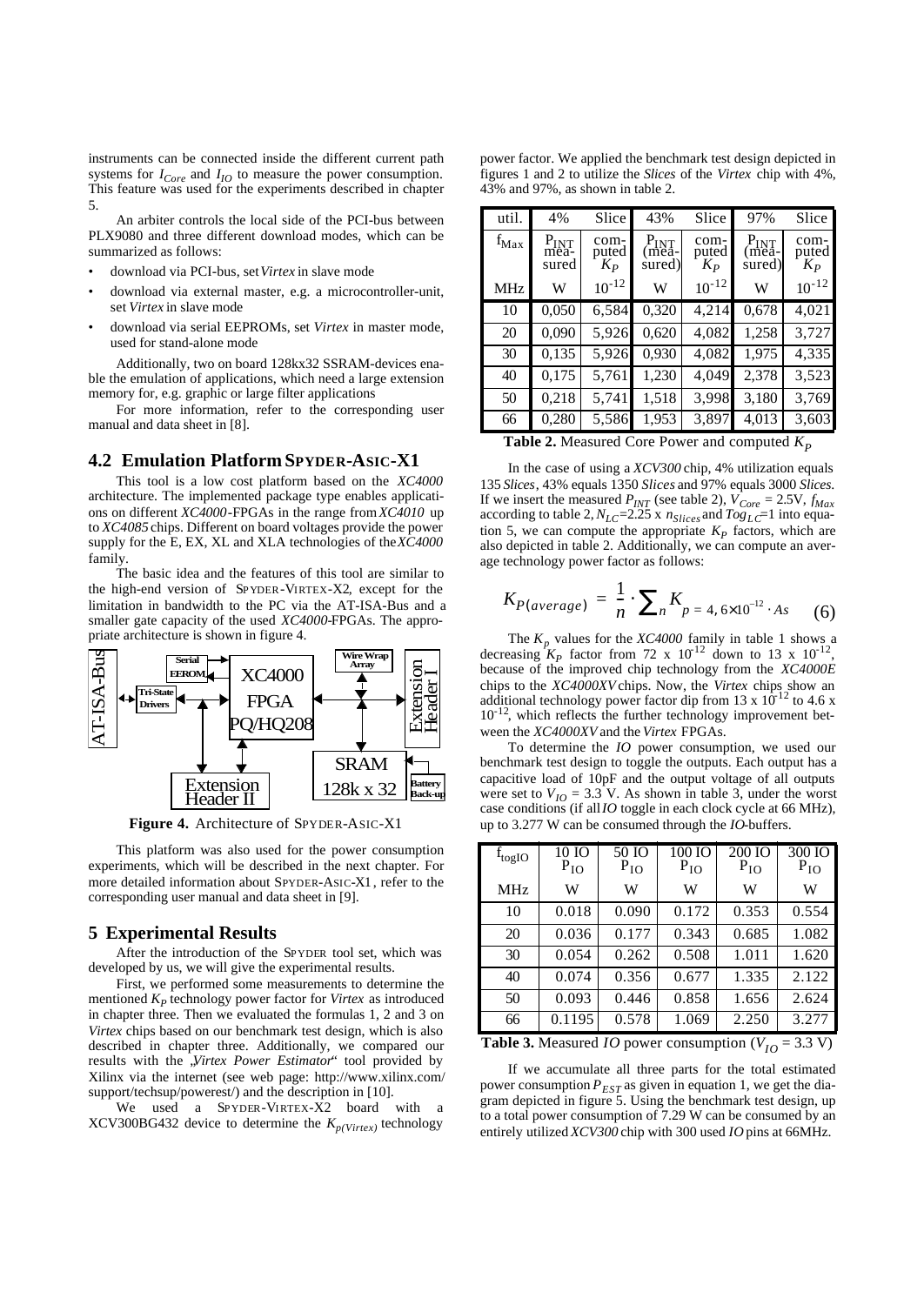Using a *XCV800* chip, the benchmark test design consumes up to 11.1 W at  $f_{Max} = 48$  MHz and utilizes 99% of the *Slices*. This increase in power consumption is mainly caused by the larger core current, which increases to  $I_{Core} = 3.12$  A. The leakage current and the *IO* current is still in the same range as the smaller *XCV300* chip. This means, if using FPGA chips, which have a large on-chip gate capacity, the power consumption of the core will become the major factor. Therefore, we focus on estimating this factor in our investigations.



*P/W*

**benchmark test design: 300 IOs / 97%** *Slices* **used,**  $f_{MAX} = 66$  **MHz** 



**Figure 5.** Power consumption on *Virtex* FPGAs

The investigations above are based on the benchmark test design in figure 2, which implements a worst case scenario on the FPGA chip. This was done to analyze the behavior of the different parts, which plays a own role in the total estimated power consumption. In the next two chapters 5.1 and 5.2, we use two typical industrial designs to evaluate the experimental results.

## **5.1 Internal Power Estimation for the** *Actuator Sensor Interface (ASI)*

In the last few years, we worked closely with different companies developing an *Actuator Sensor Interface* called the *ASI*-Master unit. The main feature of the *ASI-*Master is to connect up to 128 binary actuator and sensor devices to a control unit via one bifilar cable, which is used for both data exchange and power supply for the actuators and sensors. This *ASI*-Master has been introduced in many applications in the area of industrial automation. If we connect more than one cable to a *ASI-*Master, it is called a multi-master channel solution. We

developed an architecture with up to four channels, which is shown in figure 6 and named *ASI* Quad Master. It is capable of communicating with up to 4 x 128 actuator and sensor devices in order to generate a process data image every 5 ms. The architecture in figure 6 is written in *VHDL* and can be synthesized on different FPGA target architectures. The hardware provides four *ASI*-UARTs, which perform a bidirectional parallel to serial data exchange and a manchester coded *ASI-*specific protocol.



The *ASI*-Master functionality description is beyond the

scope of this paper. In the past, that application was also used as an evaluation benchmark design in a couple of research projects. For more information about the ASI-Master, the reader is referred to [6][7].

At this point we would like to mention that the structure of that *ASI*-Master design is composed of many finite state machines and counters inside the *ASI-*UARTs. This information will be important for the subsequent analysis. Additionally, this design needs only a few *IO* signals. That means, the *IO-*part *PIO* and the static part  $P_{Stat}$  in the total power estimation (see equation 1) can be omitted. Only *PINT* must be taken into account.

In order to estimate  $P_{INT}$  given in equation 4, which is based on our technology-dependent power factor  $K_p = 4.6 \times 10^{-12}$ for *Virtex* FPGAs, we implement the *VHDL*-code for the introduced *ASI* Quad Master shown in figure 6 on a *XCV300BG432*- FPGA chip. In this case, 711 *Slices* are occupied. If the design operates with the maximum clock speed  $f_{Max} = 32 \text{ MHz}$ , a core current of  $I_{Core} = 36.7 \text{mA}$  can be measured. As shown in the second column in table 4, the chip requires a core voltage of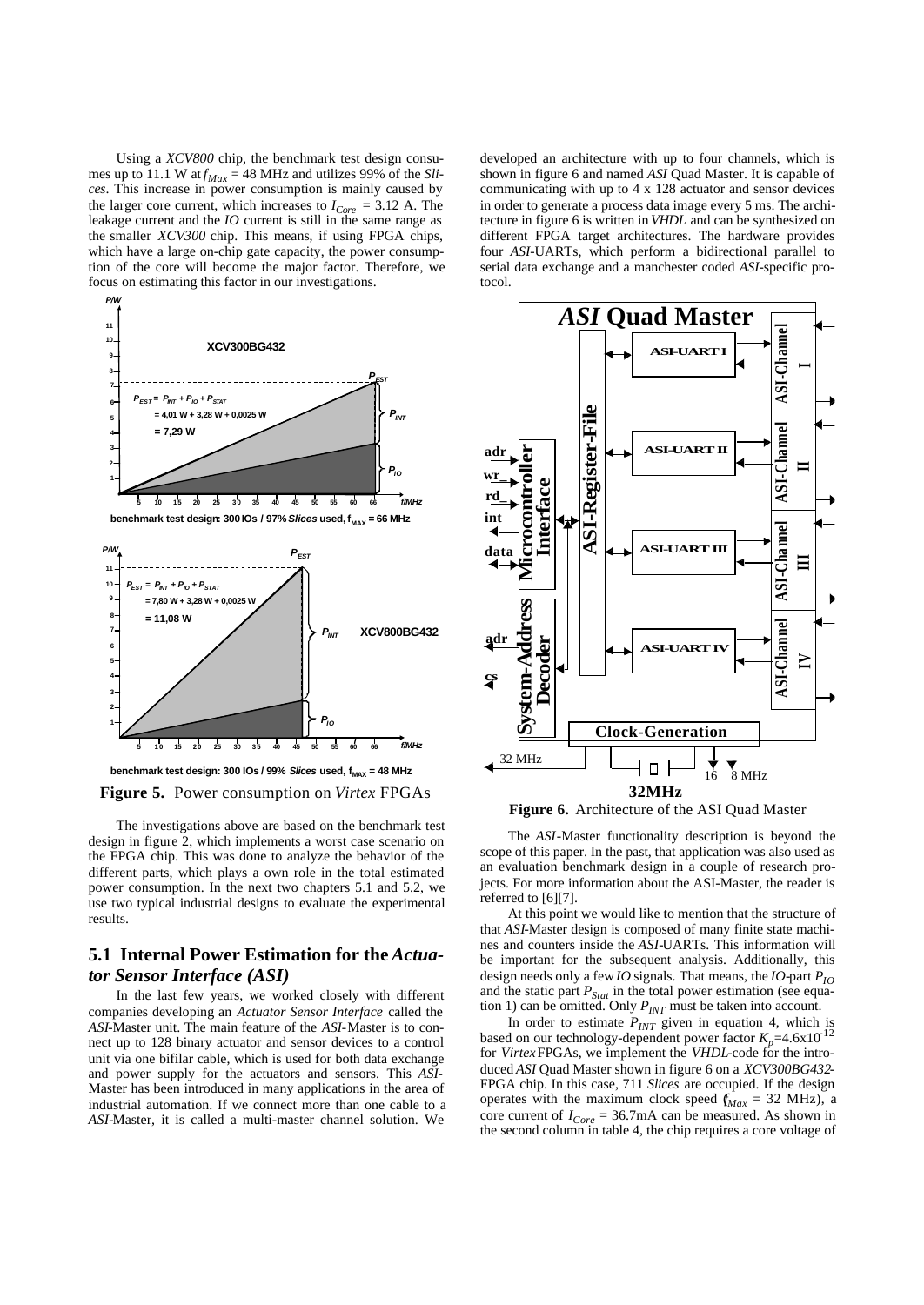2.5 V, and the design then has an internal power consumption of  $P_{INT}$ =91.7mW.

| Chip:<br><b>XCV300</b><br><b>BG432</b> | ASI-Ouad<br>Master<br>design<br>figure 6 | bench-<br>mark test<br>design<br>figure 2 | ASI inter-<br>nal power<br>estima-<br>tion based<br>on<br>equat. 4 | Xilinx<br>Estimator |
|----------------------------------------|------------------------------------------|-------------------------------------------|--------------------------------------------------------------------|---------------------|
| utilized<br><b>Slices</b>              | 711                                      | 711                                       | 711                                                                | 711                 |
| $f_{Max}$                              | 32MHz                                    | 32MHz                                     | 32MHz                                                              | 32MHz               |
| $I_{\rm Core}$                         | 36.7mAm<br>easured                       | 224mA<br>measured                         |                                                                    |                     |
| $V_{Core}$                             | 2.5V                                     | 2.5V                                      | 2.5V                                                               | 2.5V                |
| $\log_{LC}$                            |                                          | 1.0                                       | 0.15                                                               | 0.15                |
| $P_{INT}$                              | 91.7mW<br>measured                       | 560mW<br>measured                         | 91.2mW<br>computed                                                 | 92.4mW<br>computed  |

**Table 4.** *ASI* measurement and computation results

This paper focuses on estimation. If we use equation 4 to determine the internal power consumption, all parameters are available except the corresponding toggle rate  $Tog<sub>L</sub>C$ -value. As mentioned above, a precise value can only be determined using simulation. In order to quickly achieve an estimated value, some papers [4][3] recommend a *TogLC*-range between 0.1 and 0.2. With this recommendation, the estimated range for the internal power is between  $P_{INT}(0.1) = 60.8$ mW and  $P_{INT}(0.2) =$ 121.6mW. If we transform equation 4 to compute the toggle rate  $Tog<sub>LC</sub>$  and use the real measured  $P<sub>INT</sub>=91.7$ mW as an input parameter, the precise value can be determined with  $Tog<sub>LC</sub>$  = 0.15, which resides in the middle of the recommended range for this specific industrial design. It shows that the recommended range makes sense for a fast estimation of power consumption in an early design step.

In the next step we prove whether the applied benchmark test design in figure 1 and 2 is able to model typical designs used in the daily work of designers. This question is very important, because the experimental determination of the tech-<br>nology power factor  $K_p$ =4.6x10<sup>-12</sup> for *Virtex* is mainly based on that model. Therefore, the benchmark test design was used to model the ASI Quad Master design. We set the appropriate control values (MAX\_IO and MAX\_OR) to get the same utilization as used in the *ASI* design. If the benchmark test design is operated at the same frequency, a core current of 224 mA is measured, which results in an internal power consumption of  $P_{INT}$ =560mW as shown in the third column of table 4. In contrast, if we compute the internal power based on equation 4, we estimate 588mW, which is only 5% higher than the real value.

Note that this design is developed to toggle all FF in each cycle ( $Tog<sub>LC</sub> = 1.0$ ). This is the worst case scenario. If we reduce  $T_{Og_{LC}}$  to a typical value of e.g. 0.15, we estimate 91.2mW (see column four in table 4). That value is about 1% below the real value. This step shows that the benchmark test design is able to model the internal behavior of practical industrial designs like *ASI*.

In the last step, we compared the *Virtex Power Estimator* [10] provided by Xilinx via the web (see the fifth column, table 3) with our approach. This tool, whose underlying model and equations have not been previously published, estimate a power consumption of 92.4mW, which is slightly above that value which we get when we use equation 4 based on our  $K_p$ -factor. The result indicates, that it seems to be that Xilinx uses a similar approach in the background, as our approach presented in this paper.

## **5.2 Restrictions of the Power Estimation Approach**

In order to draw a clear dividing line for which kind of design structures this approach can be successfully applied, we used a second practical industrial design. In the past, we developed a double precision Floating Point Unit (FPU), whose core is based on a 52x52 bit parallel multiplier, which occupies the major part of the chip resources.

The architecture in figure 7 was written in *VHDL* and implemented on a *Virtex XCV800BG432* chip, which is provided on SPYDER-VIRTEX-X2.



**Figure 7.** Multiply-Core of the FPU

The major part of the total power consumption is determined by the internal power. The static and *IO* power parts can be ignored. During chip operation, the following measurements were made:

|                        | measured<br>design<br>values                 | computed<br>with equa-<br>tion 4 | Virtex<br>power esti-<br>mator |
|------------------------|----------------------------------------------|----------------------------------|--------------------------------|
| util. Slices           | 2812 (23%)                                   | 2812                             | 2812                           |
| FF                     | 229                                          |                                  |                                |
| function<br>generators | 5584                                         |                                  |                                |
| $V_{\text{Core}}$      | 2.5V                                         | 2.5V                             | 2.5V                           |
| $f_{\text{Max}} =$     | $I_{\text{Core}} =$                          | $P_{INT}$ =                      | $P_{INT} =$                    |
| 4 MHz                  | 0.717A<br>measured<br>$P_{INT} =$<br>1.793 W | 0.291W                           | 0.253 W                        |
| $3 x f_{Max}$          | $I_{\text{Core}} =$                          | $P_{INT} =$                      | $P_{INT} =$                    |
| 12MHz                  | 2.056A<br>measured<br>$P_{INT}$<br>5.140 W   | 0.873 W                          | 0.759W                         |

**Table 5.** Multiplier measurement and computation results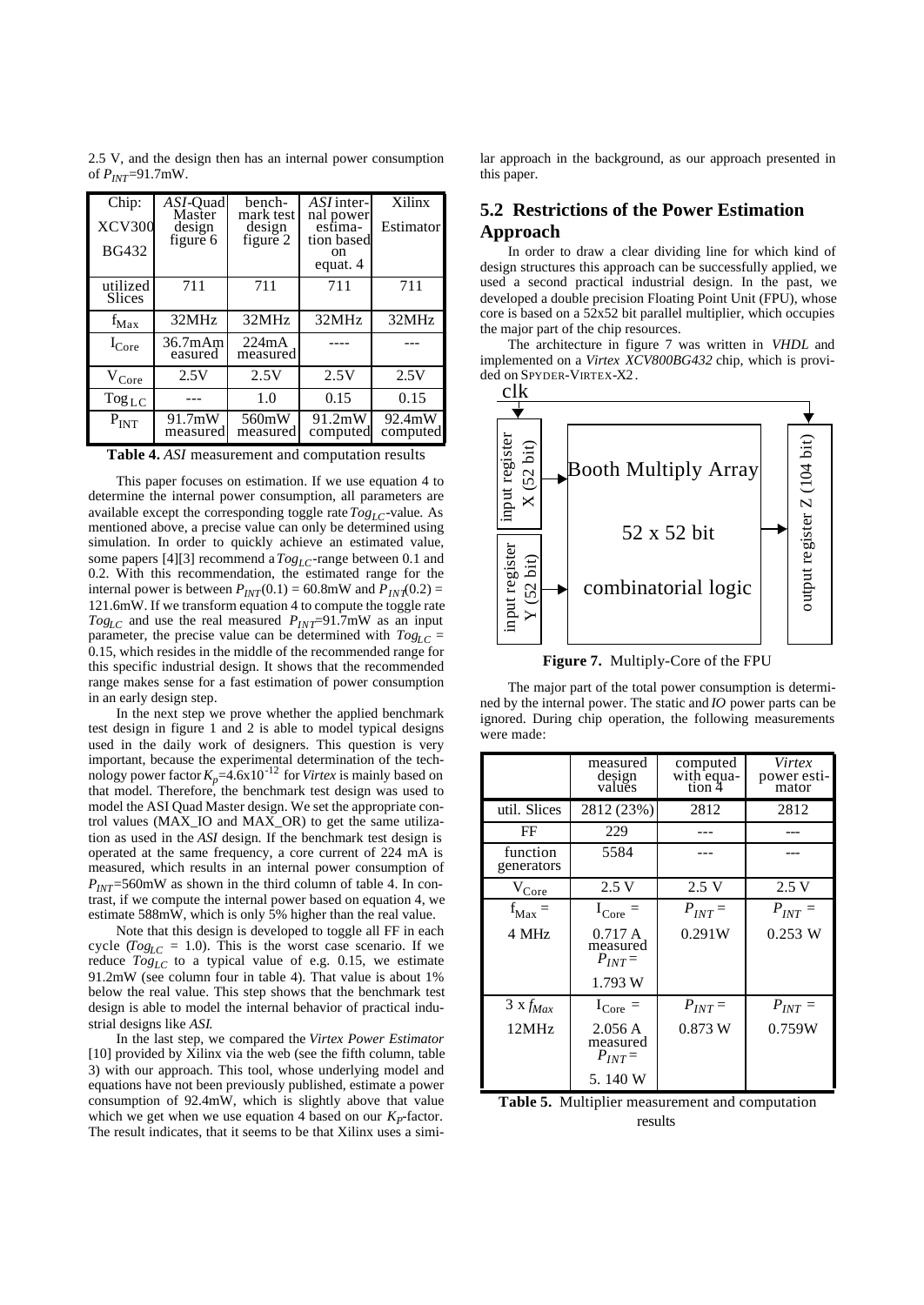The second column shows the measurements. The multiplier utilizes 2812 *Slices*. Only 229 FF were used, but 5584 function generators. This indicates, that mainly combinatorial logic was implemented. That fact is important for further analysis.

If the multiplier operates at the maximum frequency of 4 MHz, the core current is measured as 0.717 A, which leads to a internal power consumption of 1.793 W.

In the third column of table 5, the shown parameters will be inserted in the equation 4 to compute *PINT*. The result for  $P_{INT} = 0.291$  W shows that the estimated value differs significantly from the measured value of 1.793 W. The same observation could be made, if we used the *Virtex power estimator* provided by Xilinx (see column four in table 5).

This result shows the power estimation approach provided in this paper, and also the Xilinx approach provided in the web, cannot be used for design structures which are dominated by large combinatorial logic blocks like the multiplier investigated here. If the design structure is dominated by finite state machines and counters, as investigated in chapter 5.1 using the *ASI* design, this approach is able to estimate very good values for the internal power consumption.

#### **6 Summary**

We started with the introduction of a power estimation method for the widely used *XC4000*-FPGA architecture. This approach was extended to the novel *Virtex*-FPGA chips. In order to apply this method, it is necessary to determine a *Virtex*dependent specific technology power factor *K<sup>P</sup>* to estimate the internal power consumption. Therefore, we developed a benchmark test design, which is characterized by the fact, that all *FF* toggle in each clock cycle. This design represents a worst case scenario on the chip and the toggle rate can be set to one.

Two major factors influence the power consumption. Both the speed  $f(f_{\text{Max}})$  and utilization  $f(Slices)$  can be scaled with the benchmark test design. We performed different investigations and determined the technology power factor:

 $K_{P(Virtextrm{tex})} = 4.6 \times 10^{-12} \text{ As.}$ 

In order to conduct the experiments, we used our own emulation environment SPYDER-VIRTEX-X2.

Two typical designs developed for an industrial application were used for the verification of the derived formula for the internal power estimation on *Virtex*-FPGAs. The result of the verification shows:

- If the structure of a design is dominated by finite state machines and/or counters, the presented approach can be successfully applied to estimate internal power consumption in an early design step.
- If the structure of a design is dominated by combinatorial logic, the approach cannot be used.

### **7 Future Work**

In the future, a further increase in the on-chip gate capacity up to 2 million gates can be expected, e.g. *Virtex-E* architecture, which enables the implementation of large sophisticated designs, which are dominated by the internal power consumption. Therefore, a dependable method to estimate that internal power consumption in an early design step will become important to avoid thermal design risks. As presented in this paper, large combinatorial logic blocks can not be sufficiently estimated. Therefore, we focus our future work in developing an appropriate estimation method, which addresses this problem.

#### **References:**

- [1] Xilinx Inc.: *The programmable Logic Data Book,* 1999.
- [2] Altera Corp.: *Evaluating Power for Altera Devices,* Application Note 74, version 3, May 1999.
- [3] Actel Corp.: *Predicting the Power Dissipation of Actel FPGAs,* Application Note, April 1996.
- [4] Xilinx Inc.: *A Simple Method of Estimating Power in XC4000XL/EX/E FPGAs,* Application Brief X014, June 30, 1997.
- [5] K. Weiß, R. Kistner, W. Rosenstiel: *Analysis of the XC6000 Architecture for Embedded System Design.* Field-Progammable Custom Computing Machines (FCCM), Napa Valley CA, April 1998.
- [6] K. Weiß, T. Steckstor, C. Nitsch, W. Rosenstiel: *Performance Analysis of Real-Time-Operation Systems by Emulation of an Embedded System.* 10th IEEE International Workshop on Rapid System Prototyping (RSP), Clearwater, Florida, USA, 1999.
- [7] K. Weiss, T. Steckstor, W. Rosenstiel: *Exploiting FPGA-Features during the Emulation of a Fast Reactive Embedded System.* International Symposium on Field Programmable Gate Arrays (FPGA), Monterey, CA, USA, 1999
- [8] I. Katchan, C. Oetker, T. Steckstor, K. Weiß: SPYDER-VIRTEX-X2 user manual, version 1.0, http://www.fzi.de/sim/spyder.html, september 1999.
- [9] K. Weiss, T. Steckstor, C. Oetker, R. Kistner: *Data Sheet and User Manuel SPYDER-ASIC-X1*. http:// www.fzi.de/sim/spyder.html, FZI & University Tübingen 1998.
- [10] Xilinx Inc: *Virtex Power Estimator User Guide,* Application Note 152, version 1.0, April 28, 1999.